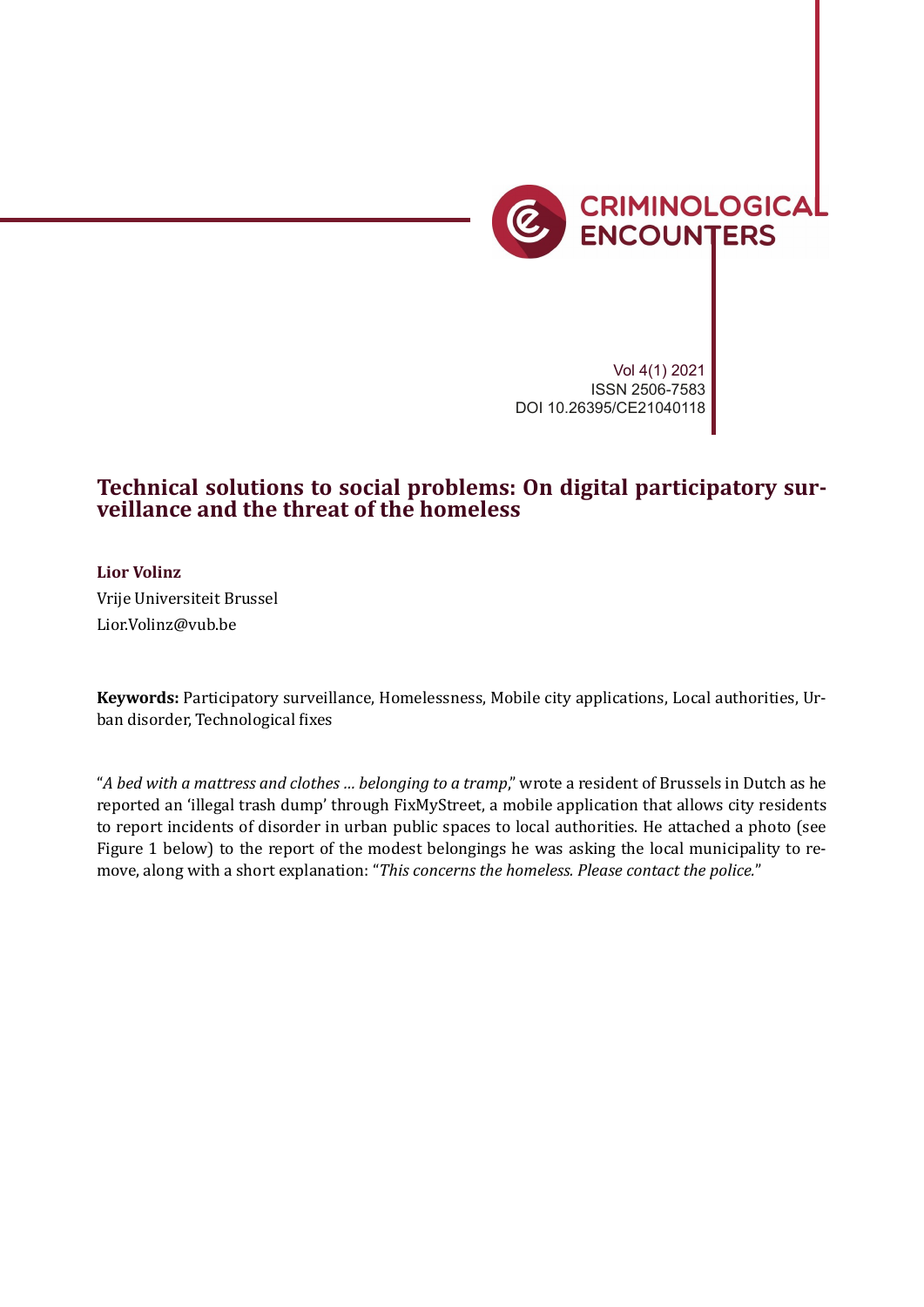

**Figure 1:** *Photo af�ixed to an anonymous FixMyStreet report, Brussels OpenDataStore, January 2021 (Bruxelles Mobilite Open License)*

In a different case, a resident of a central Brussels' nightlife district �iled a report on malfunctioning street light fixtures, explaining its urgency by reporting that:

Every day the homeless people from the park do their physiological needs in our street. Yesterday a car with a broken window ... today a stollen purse ... When will someone fix the lights on this street? Are you waiting for a lady to be rape(d) or kill(ed)?

As part of the research project PUL-MOBIL (Producing Urban Legibility: Mobile City Applications and the Governance of Minor Offenses), which is funded by the Brussels' regional research agency Innoviris, I've examined the open-data FixMyStreet Brussels platform where many other reports refer explicitly or implicitly to the city's sheltered and unsheltered homeless. Using the open-source data in the Brussels-area version of FixMyStreet, I conducted a search of over 105,000 unique reports of urban disorder and minor offences, coupled with over 289,000 textual and visual communications between citizens and local authorities, to identify incidents relating to homelessness using relevant keywords in French, Dutch, and English. In this essay, I examine these reports, together with a small number of interviews conducted with municipal personnel in the Brussels region.

The growing presence I detected of reports relating to homelessness corresponds to the rise in the number of the city's homeless, which exceeded 3,800 in 2016 (de Wolf, 2019). Some FixMyStreet reports include detailed reports and imagery, while others affix no words to their request to remove the belongings of the homeless from public spaces; others benevolently ask their local authorities to �ind a solution to help the unhoused. In one case, a resident reported a cache of cartons and clothes, succinctly decrying it as a "*sleeping spot of the homeless and other �ilth*."

# **Mobile City Applications and the Homeless**

Anti-homeless sentiment is nothing new: it �inds expression in laws and ordinances (Mitchell, 1997), in the architecture and design of public space (Petty, 2016), in differential policing (Cooper, 2017), and in the imagination of a normative and "cultural" public space (Goldfischer, 2018). It is thus not surprising that anti-homeless sentiment finds its way into new digital state-citizen interfaces such as

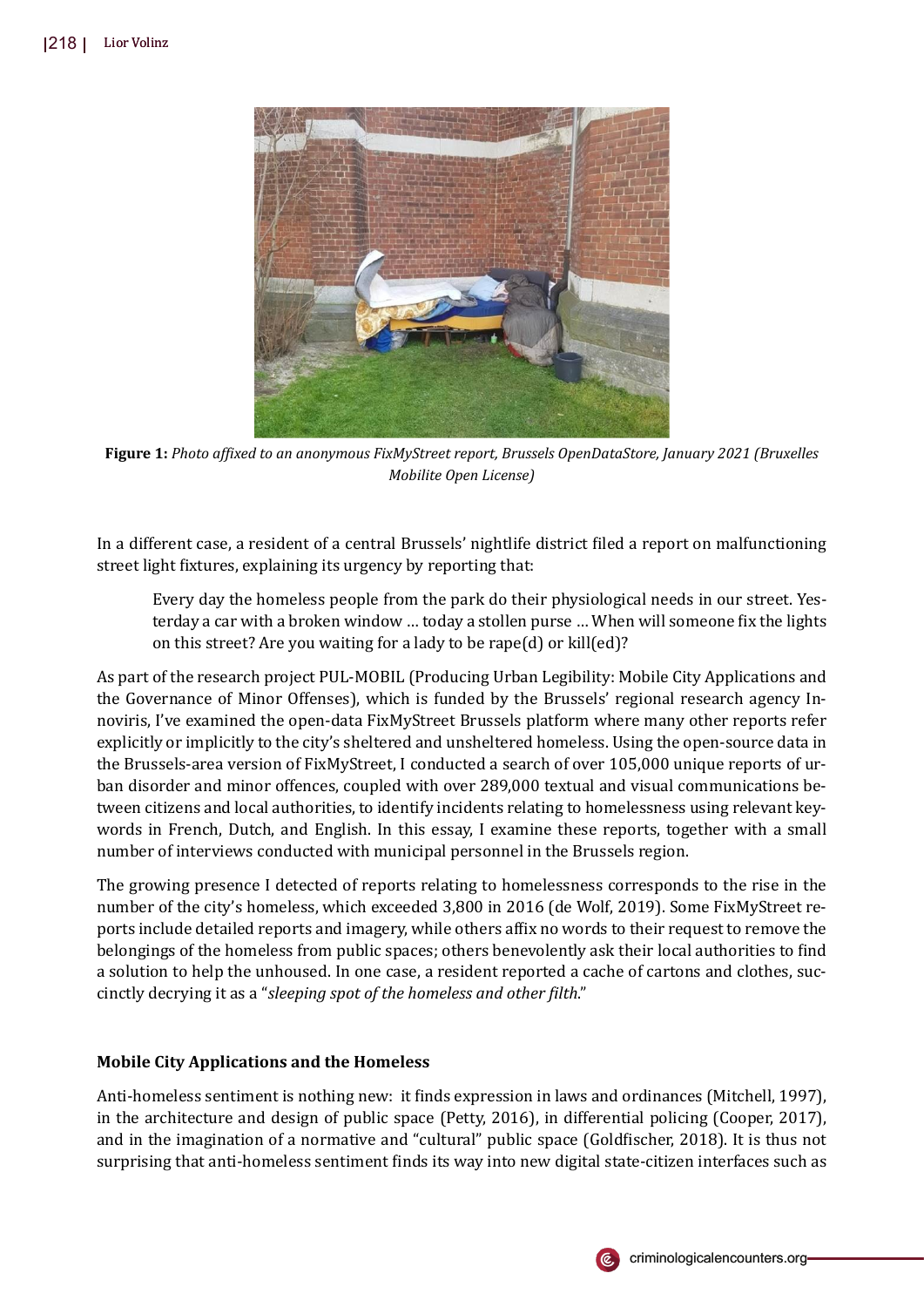FixMyStreet. However, these reports are indicative of a larger process at hand, one in which social problems such as homelessness are reconstructed and handled not as social problems but as technical issues.

This short essay argues that urban digital participatory surveillance schemes (Reeves, 2012), in the form of Mobile City Applications (Walravens, 2015), can lead to the designation of social woes as incidents of crime and disorder, requiring technical enforcement measures instead of social and welfare interventions. I propose that the Mobile City Application entails a new "smart city" interface of legibility through participatory surveillance, one which prompts residents to misconstrue societal failings, such as homelessness or youth truancy, as decontextualised, easily solvable, geo-taggable isolated incidents.

State actors seeking "technological fixes" as societal cure-alls are nothing new and instead reflect a long-standing element of modernity (Johnston, 2018). This perspective today can be found in smart city "solutions," which are often adopted as utopic, nominally depoliticised positivist progress with local authorities working to reconstruct citizens as consumers or clients rather than political actors (Grossi & Pianezzi, 2017). Gibbs, Krueger, & MacLeod (2013) argue that the "smart city" agenda "means to discipline cities and their populations, reducing ... the urban question to a technical discourse" (Gibbs et al., 2013: 2156). Such a move, I posit, can bring forth unintended social and political implications. In the case of Mobile City Applications, the vague boundaries between the "technical" reports of minor offences via applications such as FixMyStreet and the complaints that require social interventions can be blurred. The presence of homeless persons' belongings in public spaces can be reported as littering, substance abuse or youth truancy can be reported as vandalism or damage to infrastructure, etc. The unclear border between these two can cause confusion among the residents of the city and disrupt the work of the local authorities who may, as a result, design inappropriate or unsuccessful interventions.

The possibility of anonymous reporting using the FixMyStreet application only serves to exacerbate matters: at the same time that it may protect the privacy of the reporting citizen, it further highlights the potential misuses of the application. Since the vast majority of 80–90% of the (visible or reported) homeless in Brussels are male (Lelubre, 2012), many of which with a migration background, anonymous reporting may provide a platform for racial or gendered complaints. It may thus encourage discriminatory practices in reporting minor offences by publicly airing complaints that would not have been published by identifiable, registered users, or it may serve as an instrument of vigilantism and fuel neighbours' feuds, thereby placing strenuous demands on local authorities with no possible communication with the reporting citizen.

# **Social Possibilities and Technical Interventions**

Homelessness brings forth a myriad of (local) state interventions. Punitive measures, such as street sweeps and anti-vagrancy laws, have proved popular, yet often fail due to their reductionist nature (DeVerteuil, May, & Von Mahs, 2009) or result in mere temporary displacement. In Brussels, local authorities have turned instead to a wide range of municipal and third-sector social interventions to assist the homeless both in their daily needs and towards �inding accommodation. On a map produced by Bruss'Help, a Brussels-region development centre, dozens of organizations and initiatives to support the homeless are marked, ranging from temporary shelters to medical aid clinics, and from free locker rentals to shower facilities (Bruss'Help, 2021). Street agents, including police officers, social workers, and street safety and prevention officers (*Gardiens de la Paix/Gemeenschapswachten*), are well versed in how to reach these contact points that provide support to the homeless.

However, this array of support and prevention and the social outcomes they promote have no place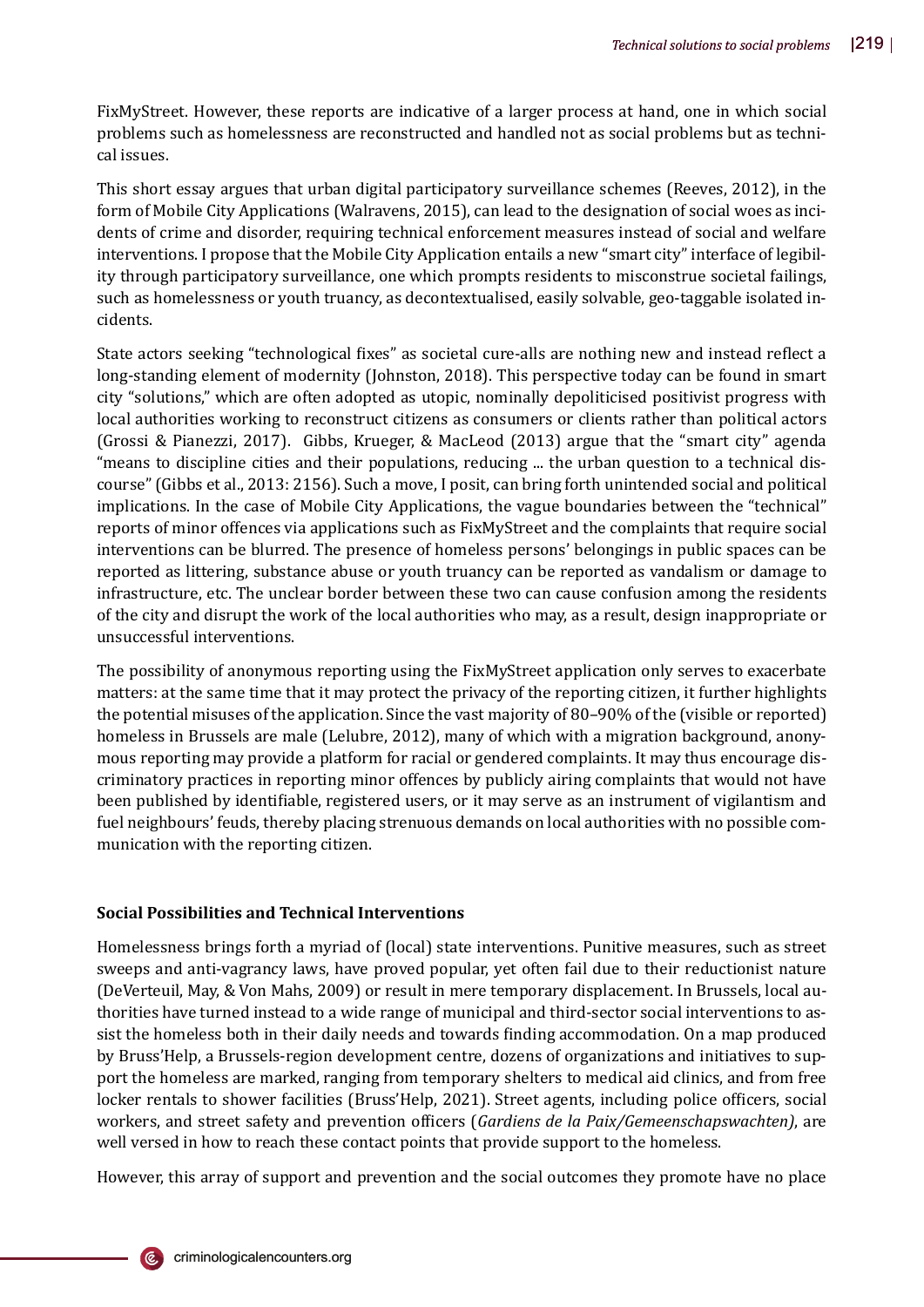within the existing confines of FixMyStreet and similar Mobile City Applications. When a report is made on the FixMyStreet platform, it goes through an initial screening by the Brussels-region agency for mobility, which assesses whether the report is suitable for publication (e.g., that it refers to a new incident and does not use hate language or infringe privacy rights) before forwarding it to the regional service or the local municipality it finds responsible. Reports aimed at the local municipalities (the Brussels region is comprised of 19 municipalities) are electronically sent to a contact person within each municipality. In many municipalities, the contact person is a part of the roadworks service since FixMyStreet was initially focused on tackling potholes. If the report concerns an illegal trash dump, as some of the report quoted above do, the report would be forwarded to the relevant department where it will be manually added to the existing work platform of the department. Its details are then made legible to all sanitation workers and assigned to a specific team. The sanitation team, working on a tight schedule, is unlikely to engage with the homeless other than in clearing abandoned waste. Once their task is completed, the team updates their department, which at a later time will confirm with the municipal contact person that the issue was handled. The reporting citizens can then be informed that the case was closed. At no point in this work process is there the possibility of devising or enacting a social intervention to support the homeless involved nor an oversight of repeated incidents, but rather only a scope for technical interventions that can quickly "solve" each individual report.

## **Conclusion**

Technological design is never devoid of ideological considerations. The possibility of rapid, mobile, unmediated, geotagged, and trackable reporting of urban incidents to local authorities carries a heavy, though largely unacknowledged, ideological baggage: one that recasts citizens as individual consumers and local authorities as service providers. The expectations of citizens for a quick handling of their technical complaints contrasts with the patience required for social interventions to take place. When citizens denounce their unhoused neighbours, there is little scope within the semi-automated municipal work process to offer support rather than displacement. This is not a given. Mobile city Applications could be developed differently to include the possibility of mobilising municipal prevention teams and social workers to engage vulnerable people, such as the homeless, to �ind solutions and offer advice. This would require addressing ethical reflections and practical considerations in how reports on urban disorder and received and will likely bring forth dilemmas as to how bene�icial a further "datafictation" of prevention and social services would be. A different option would be to instruct citizens on best practices for reporting urban incidents, to encourage them to distinguish physical malfunctions from social disorder, and to help direct their concerns through the most appropriate channel. The current uses of Mobile City Applications risk bringing forth consternation among urban residents and municipal personnel while alienating vulnerable populations. Tapping one's phone does not make social woes disappear: to �ind ways to bring the social dimension into municipal handling of urban disorder, future reflection and engaged research are sorely needed.

### **Funding**

The research on which this work is based was made possible with funding from the PUL-MOBIL Prospective Research project of the Brussels-region Innoviris research foundation.

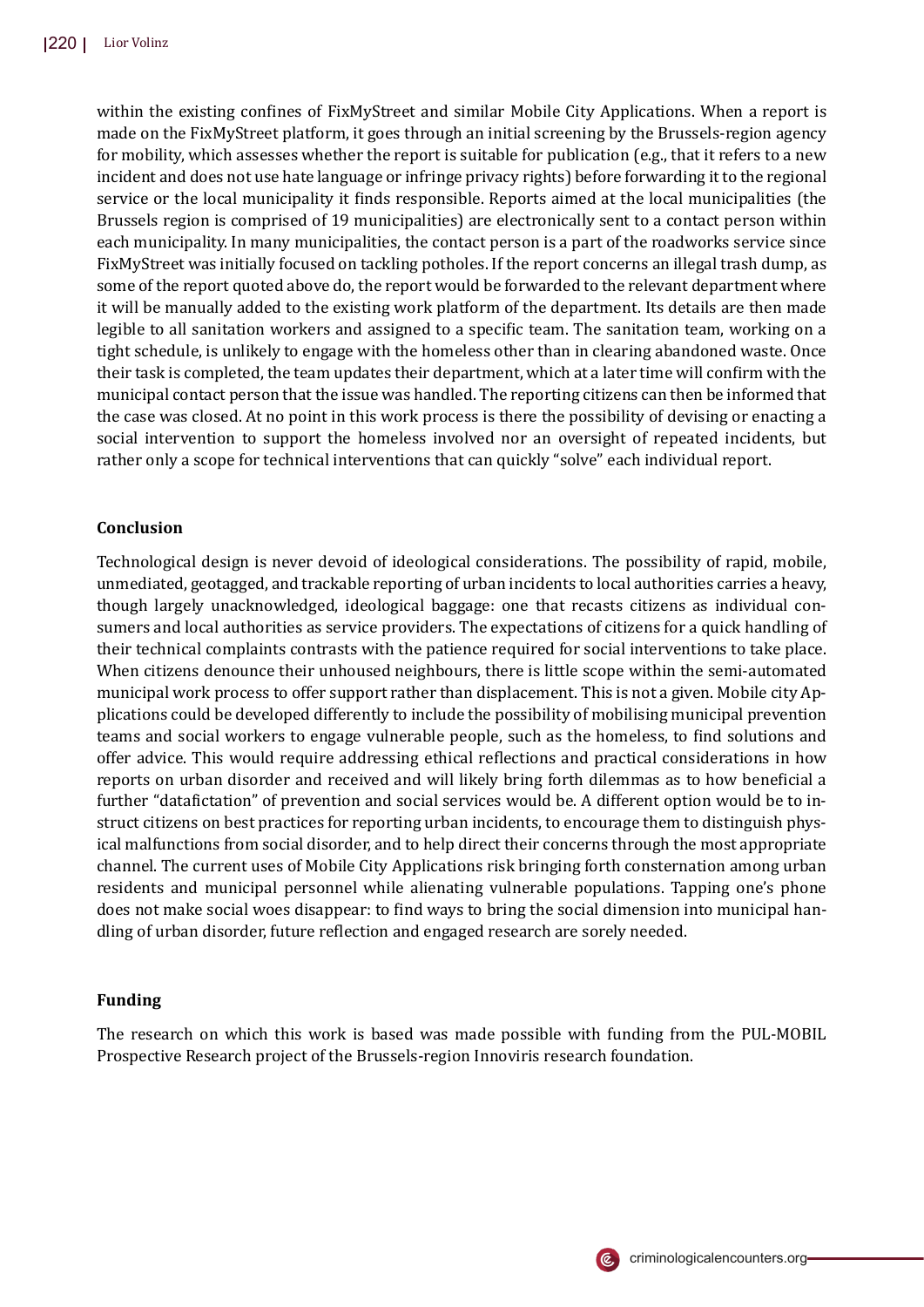### **References**

- Bruss'Help. (2021). *L'outil Help in Brussels*. Retrieved January 10th 2021, from https://www.brusshelp.org/index.php/fr/portail-pro/help-in-brussels/joomlannuaire/defaut/16-plan-en-ligne
- Cooper, V. (2017). No �ixed abode: The continuum of policing and incarcerating the homeless. *Policing: A Journal of Policy and Practice*, *11*(1), 29–38.
- DeVerteuil, G., May, J., & Von Mahs, J. (2009). Complexity not collapse: Recasting the geographies of homelessness in a 'punitive' age. *Progress in Human Geography*, *33*(5), 646–666.
- De Wolf, L. (2019). Aantal daklozen in Brussels Hoofdstedelijk Gewest is verdubbeld in tien jaar. *VRT Niewus*. Retrieved November 20<sup>th</sup>, 2020, from https://www.vrt.be/vrtnws/nl/2019/05/09/ aantal-daklozen-in-brussels-hoofdstedelijk-gewest-verdubbeld-in/
- Gibbs, D., Krueger, R., & MacLeod, G. (2013). Grappling with smart city politics in an era of market triumphalism. *Urban Studies, 50*(11), 2151–2157.
- Gold�ischer, E. (2018). "Peek-A-Boo, We See You Too": Homelessness and visuality in New York City. *Environment and Planning D: Society and Space*, *36*(5), 831–848.
- Grossi, G., & Pianezzi, D. (2017). Smart cities: Utopia or neoliberal ideology? *Cities*, *69*, 79–85.
- Johnston, S. F. (2018). The technological �ix as social cure-all: Origins and implications. *IEEE Technology and Society Magazine*, *37*(1), 47–54.
- Lelubre, M. (2012). Female homelessness in Brussels: An evolution in need of clari�ication. *Brussels Studies. La revue scienti�ique pour les recherches sur Bruxelles/Het wetenschappelijk tijdschrift voor onderzoek over Brussel/The Journal of Research on Brussels, 62 (general collection)*.
- Mitchell, D. (1997). The annihilation of space by law: The roots and implications of anti-homeless laws in the United States. *Antipode*, *29*(3), 303–335.
- Petty, J. (2016). The London spikes controversy: Homelessness, urban securitisation and the question of 'hostile architecture'. *International Journal for Crime, Justice and Social Democracy*, *5*(1), 67.
- Reeves, J. (2012). If you see something, say something: Lateral surveillance and the uses of responsibility. *Surveillance & Society, 10*(3/4), 235.
- Walravens, N. (2015). Mobile city applications for Brussels citizens: Smart City trends, challenges and a reality check. *Telematics and Informatics*, *32*(2), 282–299.